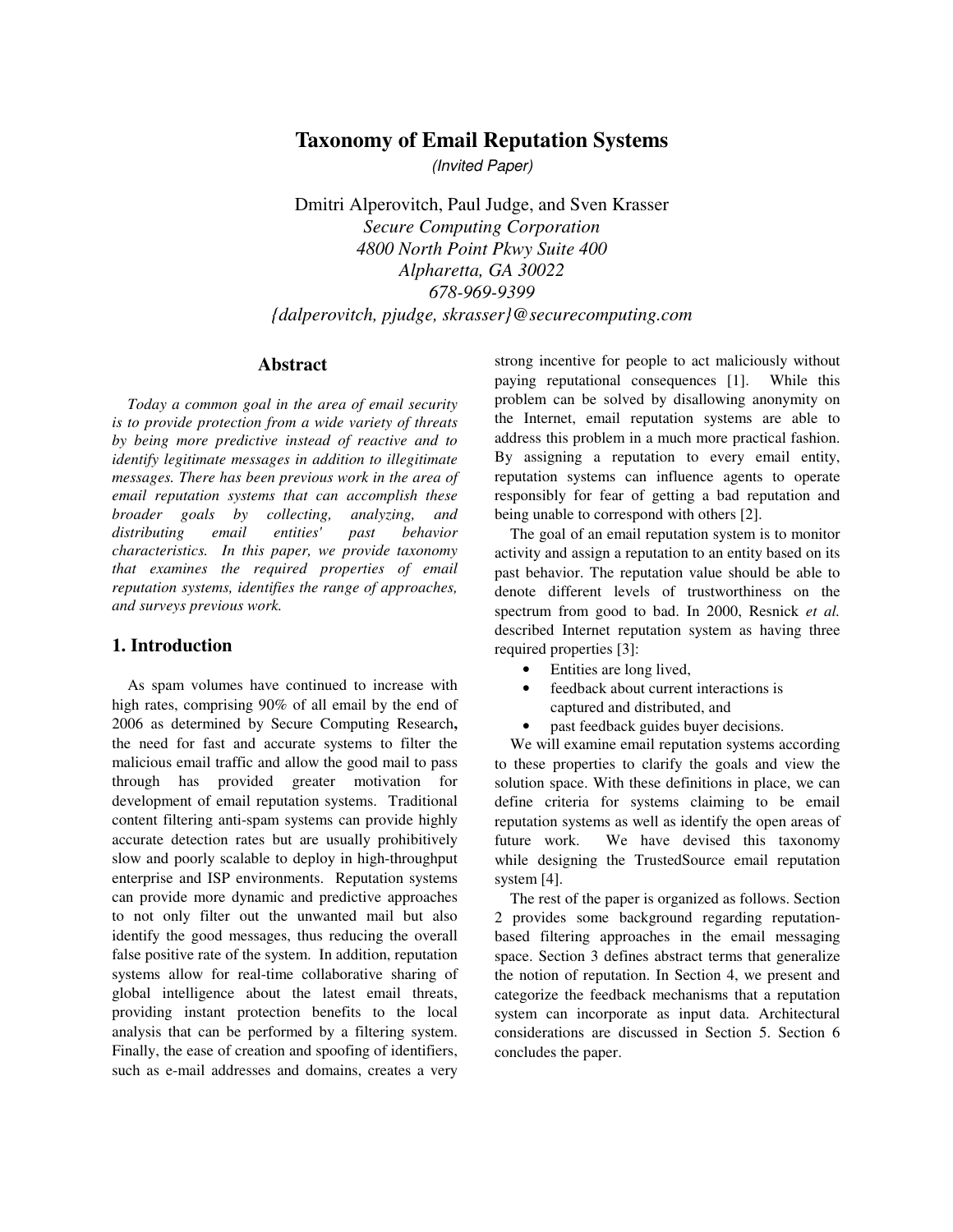### **2. Background**

With respect to email systems, an early approach for effective filtering has been the use of real-time blacklists (RBLs). Whenever a message is sent to an email server, this receiving email server queries an RBL server to lookup the IP address or domain that is connecting to it to deliver messages. The RBL returns a yes/no result indicating whether the sending IP/domain is a known source of spam or is associated with malicious activity. The receiving email server then typically rejects messages from this sender or takes the RBL result into account while performing local analysis to determine the maliciousness of the message. Typically, these RBL-lookups are conducted over the DNS protocol.

RBLs generally receive information about malicious senders from spam messages hitting spamtrap email addresses, manual listings, or user feedback. We will cover these feedback techniques in more detail in Section IV. One drawback of this approach is the slow reaction time to new sources of malicious activity and the narrow coverage of the sender universe. For example, a particular spam run needs to hit a spam trap address or be reported by a user before an IP or domain would be listed on an RBL, by which time the spam activity from that sender may have already been terminated. Since it is common for zombie sources of spam to have only a few hours of sending activity, the effectiveness of an RBL can be severely degraded if the time for listing a sender exceeds that average.

One approach to counter these shortcomings is to take more feedback into account. Real-time queries sent to RBLs by mail servers seeking answers about senders they see contacting them can yield valuable insights. With each query, the RBL gets an information record comprising the queried IP/domain, the source IP of the query, and a timestamp. Ramachandran *et al.* analyze the source IPs querying an RBL [5]. They investigate a dataset of RBL queries to spot exploited machines in botnets that are sending queries to test whether members of the same botnet have been blacklisted. Therefore, additional information can be obtained with regard to the maliciousness of the source IP. In previous work, we showed that based on query patterns it is possible to detect spam senders [6]. This approach allows gaining additional information on the queried IP.

However, such classifiers cannot always make a definite decision. Introducing a continuous reputation value in contrast to a discrete yes/no decision allows the user of such a system to define its own thresholds. More importantly, this continuous value can be used as a feature in a local classification engine.

### **3. Definition of entity and identifier**

Besides the IP-based approaches discussed so far, there are other means to assign a reputation. To do so, we need to step back and look at where a message originates and how we identify this origin. We define an *entity* as the origin (or sender) of a message. An entity could be a specific machine or a group of users. When an entity connects to the Internet to send messages, it exposes certain features inherent to it. If a feature is *sufficiently unique* and strongly correlates with an entity, we call this feature an *identifier*. Examples of identifiers include IP addresses (as discussed before), verified sender domains or addresses, the message itself, or URLs inside the message. Figure 1 shows an overview how identifiers can be categorized.

An entity can have multiple identifiers at the same time or over time, an example being a mail server with changing IP addresses. Furthermore, an identifier can be associated with multiple entities. This is the case for a URL advertised by two distinct groups of people with different intentions. However, it is important to choose



**Figure 1: Identifier overview.**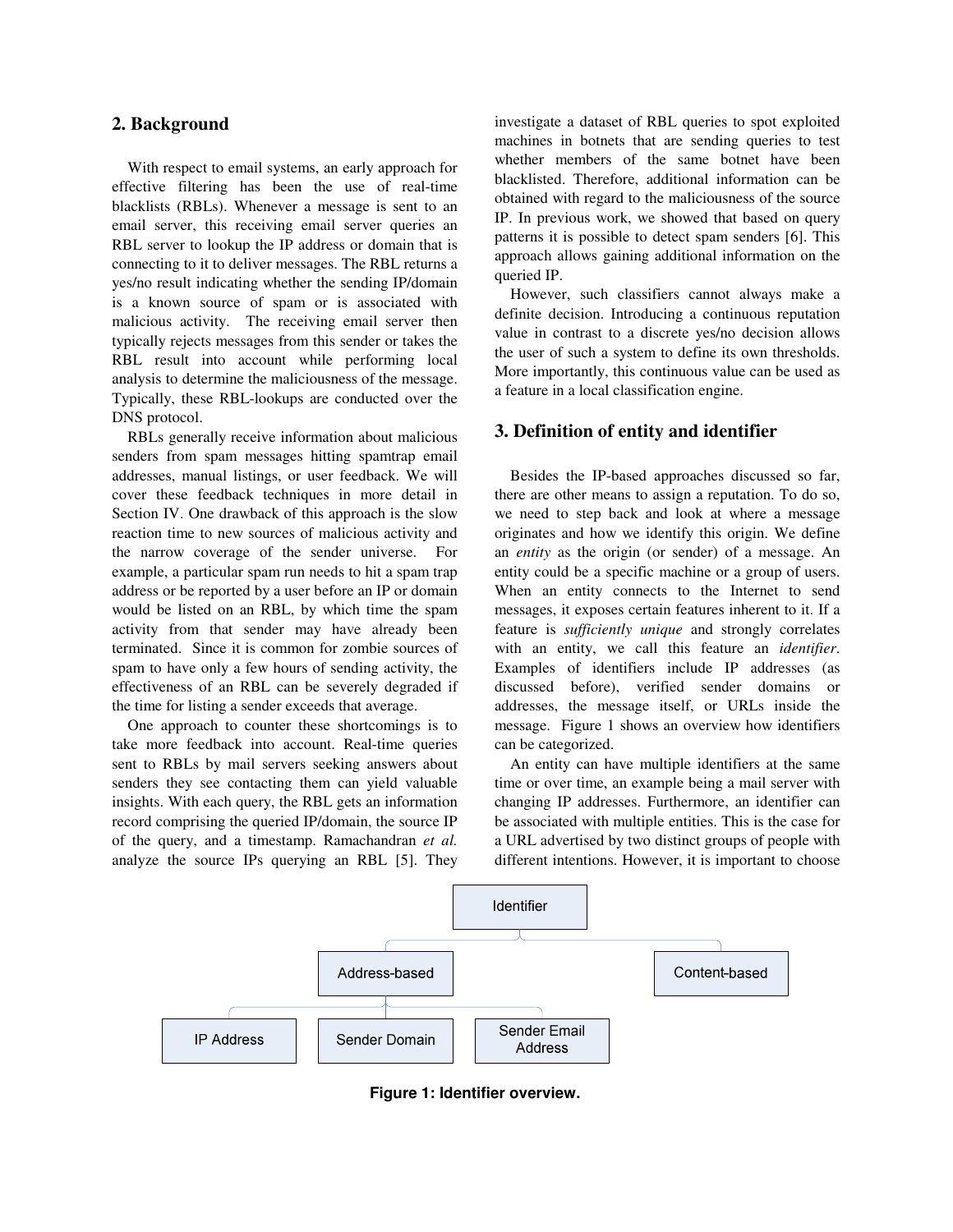a setup in which entities and identifiers strongly correlate.

#### **3.1. Address-based identifiers**

#### **3.1.1. IP-based identifiers**

The most common identifier that has been used is the IP address of the sender. The entity in this case can be seen as the actual machine behind this IP address or more precisely the group of people using it. There are several advantages to using the IP address as the identifier such as the finite number of possible values and the complexity of spoofing an IP address. However, there are disadvantages. A machine can change its IP address, be compromised and used to send spam, its IP address can be hijacked using attacks on the Border Gateway Protocol (BGP), or legitimate users can share an IP address with others that send spam. In all of these cases, this changes the entity behind the IP address.

#### **3.1.2. Domain-based identifiers**

Sender domain name is another identifier type that can be used with the presence of domain-based authentication, which is needed since the from address seen in an email can be easily spoofed. One system to assure the authenticity of the from domain is SenderID [7]. SenderID matches the IP address of the sending mail server against the from domain using a domain to IP mapping stored in the DNS. Another authentication scheme is DKIM [8]. In DKIM, a message is signed with a private key associated to a domain. The domain advertises the public key in the DNS so that the receiver can verify the signature. Using those mechanisms, the domain can serve as the identifier. The advantage over IP-based identifiers is that entities can change the IP address of their mail server as long as they keep the same from domain. The disadvantage is that this approach is more course-grained. For example, a big ISP that uses the same from domain for their corporate mailboxes as for their users' mailboxes will show up as one identifier even if the corporate mail server uses a different IP address.

#### **3.1.3. Email address-based identifiers**

A more fine-grained identifier mechanism can utilize the full email address of the user, i.e. a domain-based identifier plus the local part. Since the local part can also be spoofed, validation mechanisms must be in place. Examples of those are LDAP and Active Directory.

#### **3.2. Content-based identifiers**

The entity to be identified can also be the actual message. There are several approaches to uniquely and accurately represent a message including fingerprinting, approximate text addressing, or digestbased indexing. Also, the call to action advertised in a spam message such as a URL can serve as an identifier. This type of identifier can identify a particular spammer trying to advertise a specific product.

### **3.3. Discussion**

There are many ways to address the many-to-many mapping issue of entities and identifiers. For example, IP address identifiers can be combined based on



**Figure 2: Feedback overview.**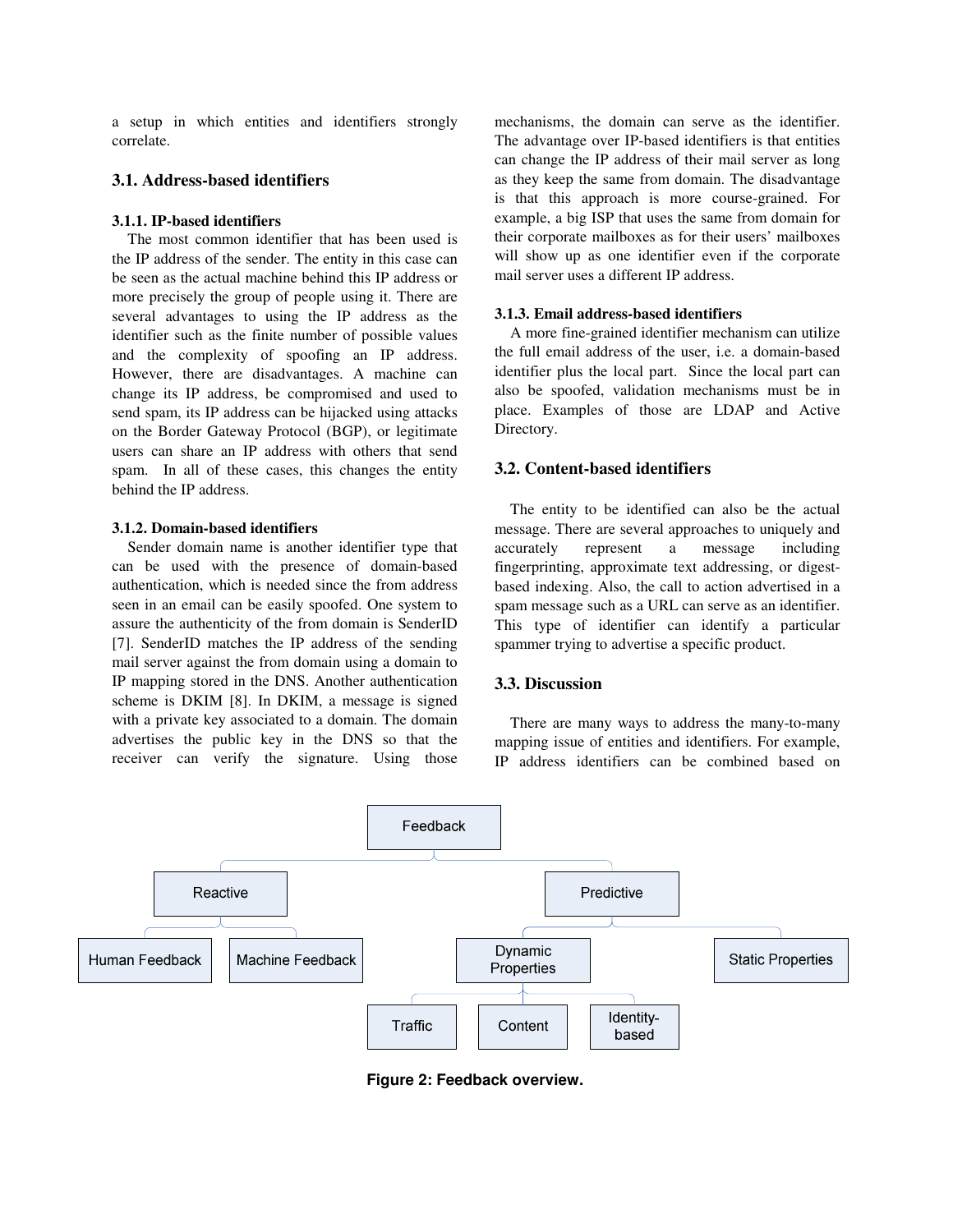WHOIS netblock information. Also, SPF/SenderID can be seen as a way to combine IPs in a single domain into one identifier.

In contrast to traditional Real-time Blacklist (RBL) approaches, reputation systems are generally designed to act quickly on changes in the behavior observed for an identifier. When the entity behind an identifier changes, the reputation system should quickly update the reputation assigned to that identifier.

## **4. Feedback about interactions**

The two categories of feedback about interactions of entities that are used as input into the analysis and assigning of a reputation to that identifier are reactive feedback and predictive feedback, which we will outline in the following sections. Figure 2 gives an overview of these categories and their subcategories.

### **4.1. Reactive feedback**

Reactive feedback is an input into the reputation system that classifies an identifier based on human or machine-provided classifications of that identifier's behavior. Examples include users reporting observed malicious activity associated with an identifier, such as viruses or directory harvesting attacks (DHA) originating from an IP address or domain. It also includes automated feedback from an email classification system that identifies spam messages based on textual analysis or destination address, such as a spamtrap address that is not associated with any legitimate email account, and reports them and any associated identifiers to the reputation system. Blacklist systems, such as RBLs and virus and spam signature-based filtering systems, use reactive feedback as input for classification of malicious identifiers like IPs, domains, and messages. There are two types of reactive feedback: human and machine-generated feedback, which we discuss below. Typically, with both types of reactive feedback precautions must be taken to prevent intentional or unintentional data pollution.

### **4.1.1. Human feedback and collaborative filtering**

Human feedback is classification data about identifiers provided by users examining those. Examples of such examination processes are classifying individual messages, classifying IPs, and classifying organizations from which messages

originate. Classic solutions for human feedback include users submitting spam or ham messages, distributed voting systems [9], peer-to-peer email filtering systems [10], and accreditation systems [11,12].

#### **4.1.2. Machine feedback**

Machine feedback is classification data about identifiers extracted through automated means. Examples include message feeds collected from spamtraps and honeypots, spam feeds as identified by other filtering systems, such as content classifiers or hybrid spam detection systems that include multiple classification techniques. Identifiers, such as sending IP addresses, domains, URLs, and message fingerprints can be extracted from those feeds and classified using the overall classification of the message.

#### **4.2. Predictive feedback**

The differentiating factor between reputation systems and blacklists is the use of predictive feedback to classify a set of identifiers prior to observing any behavior from those identifiers. In that sense, the reputation system attempts to predict other identifiers a known entity is likely to use. Predictive feedback can work on dynamic and static properties of identifiers.

#### **4.2.1. Dynamic properties**

Dynamic properties include behavioral feature vectors characterizing sets of identifiers based on all activity detected from them. These can be traffic features, such as volume and time of day; content features, such as subject, EHLO/from domain, and MIME types present in the traffic originating from a sending identifier; and identifier-based features, such as relationships among senders. These techniques typically work well when the analysis is performed on vast amounts of messaging data, such as those that can be collected in high-volume ISP environments or through a large distribution of sensors that in combination see a statistically significant percentage of the world's email traffic. Dynamic properties allow reputation systems to rapidly adapt to changes in the messaging characteristics. They fall in multiple categories.

**4.2.1.1. Traffic properties.** We call properties that consider the volume, frequency, and distribution of identifiers traffic properties.

An example of a reputation system using traffic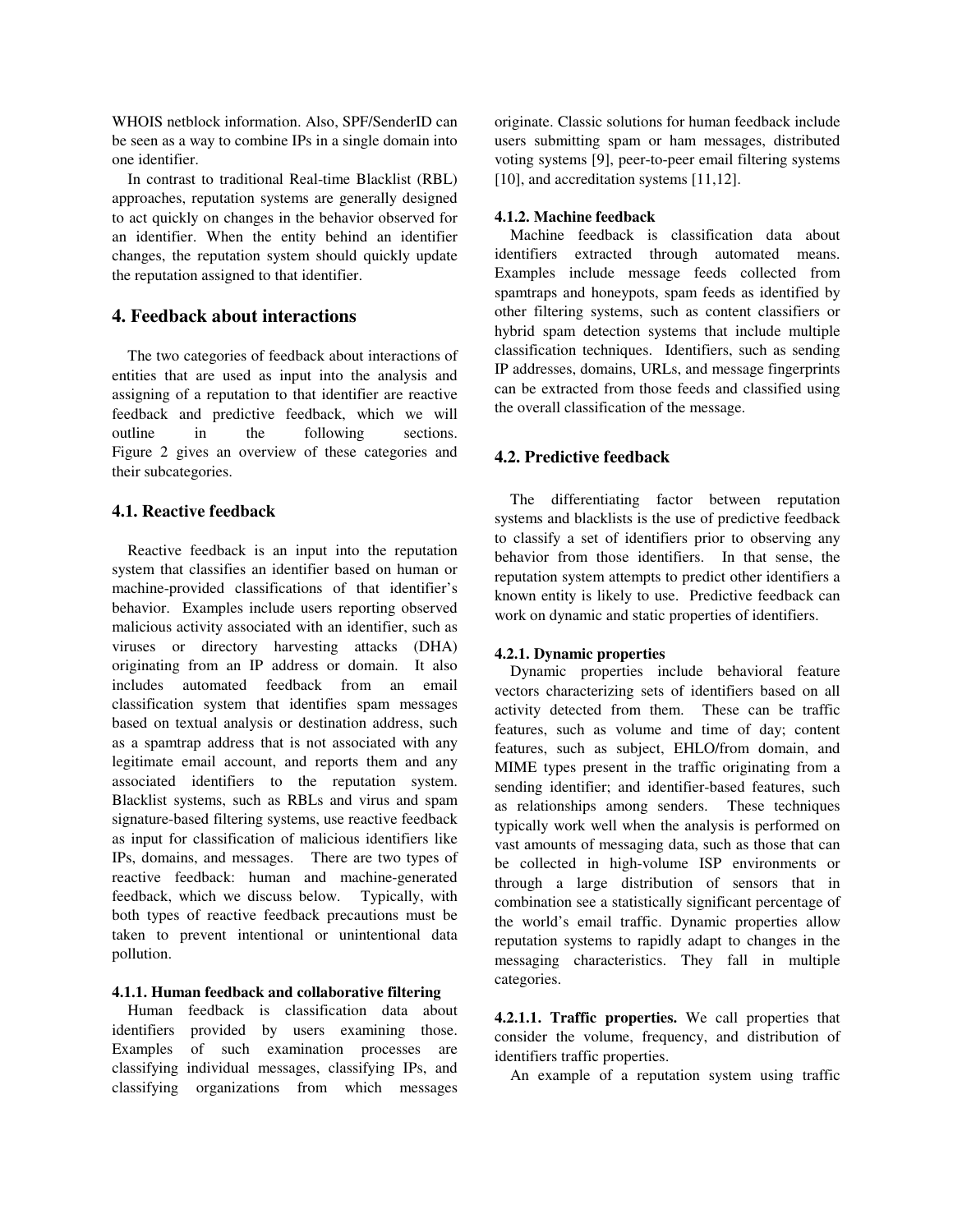properties is DCC [13]. DCC uses message fingerprints as identifiers (a content-based identifier) and detects if these fingerprints indicate bulk transmissions. Another common approach is to use IPbased identifiers and measure the volume and the changes in it over time for each IP. TrustedSource allows access to this part of its data to the public.

Martin *et al.* use features extracted from the message content such as the presence of HTML, hyperlinks, etc. or the number of attachments, words, etc. to detect spam messages [14]. In addition, they also consider properties such as the number of messages sent and the number of unique recipients.

**4.2.1.2. Content properties.** Properties that are observed in transmissions from an identifier are called content properties. Note that there is a difference in traffic properties of content-based identifiers and content properties of other identifiers. A content property is not sufficiently unique to be tied to an entity but is able to yield statistical insight into transmissions from it. For example, Clayton outlines a spam detection technique through analysis of incoming server logs [15] that identifies malicious sending IPs by applying heuristics, such as the number of EHLO domains seen from each IP. Since the EHLO domain can be arbitrarily chosen by the sender, this is an example for content property-based detection. The reputation is assigned to IPs, so the EHLO domain is a content property of an IP-based identifier.

**4.2.1.3. Identifier-based properties.** Other dynamic properties are directly linked to identifiers. As an example, the age of an identifier can in many cases yield useful information.

Identifier-based properties also include relationships among identifiers. For example, Boykin and Roychowdhury investigate the social email networks generated by data based on from, to, and cc addresses in a user's email corpus [16]. Based on these interactions, they calculate clustering coefficients, which can be used to identify spam messages. The outlined system runs only on one user's system, but the idea can be scaled to a global social network. Goldbeck and Handler extend this concept to a global scale by using user-assigned reputation score propagated throughout the user's social network [17]. Another approach to propagate trust using graphs is the Advogato system [18,19], which groups good and bad nodes based on edge information.

#### **4.2.2. Static properties**

Static properties include feature vectors characterizing identifiers based on external properties. The difference to identifier-based properties is that static properties do not change over long periods of time. Examples include hostname, geolocation, time zone, and administrative information like IP network ownership information or domain WHOIS ownership information. Leiba *et al.* consider ranges of IP addresses for which they keep counts of spam and ham messages [20]. The ranges an IP is part of are a static property of the IP while the feedback of ham and spam counts is reactive.

### **4.3. Analysis approaches**

Above we discussed the different features that can be captured and extracted from each of reactive and predictive feedback sources and fed as inputs into the analysis module of a reputation system. The analysis module assigns a reputation to each of the identifiers out of either a complete universe, such as the entire IPv4 address space, or a smaller subset, such as one containing only identifiers for which certain features are present. It uses the vector of features for each identifier and feeds it into a classifier system, such as Bayesian or Support Vector Machine (SVM), the output of which is transformed into a reputation for that identifier.

 The amount of spam currently seen on the Internet tends to highly imbalance the data towards the spam side. Precautions have to be taken to be able to model an effective classifier [6].

Since certain types of feedback, such as humancontributed feedback, is susceptible to malicious or accidental data pollution, trust models such as the EigenTrust method [21] of determining the trustworthiness of a data submitter can be used to make the system more resilient to such attacks.

As mentioned above, the analysis can include features based on feedback gained from queries to the system, which has been investigated in previous work [5,6].

## **5. Architecture**

Email reputation systems are faced with the same architectural challenges as other networked data access systems. In this section we discuss the various options for deploying reputation systems, obtaining feedback, and choices for points of enforcement.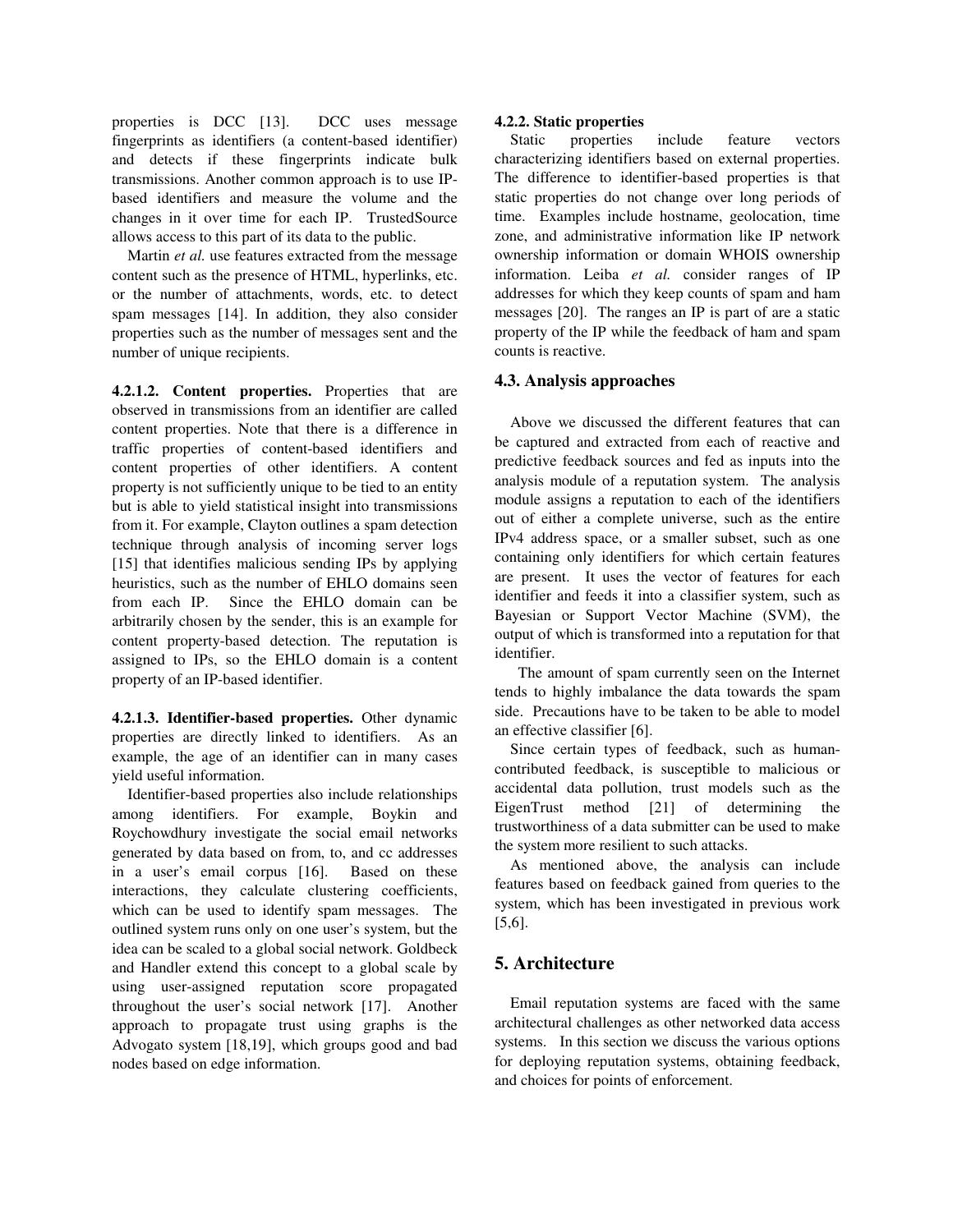#### **5.1. Centralized versus distributed**

Reputation systems can be either centralized or distributed. Centralized systems gather feedback data at a central location, which calculates reputation values, which then can be queried by clients. TrustedSource [4] and SenderBase [22] are systems that work in this fashion. In a distributed system, each client requests information from neighboring clients. The client then calculates a reputation locally based on the knowledge it could gather. The MailTrust system uses such a distributed architecture [23]. MailTrust distributes message digests of spam messages through a peer-topeer overlay network that is built using email messages between nodes and therefore does not require any additional infrastructure other than a client program running within the user's mail client.

#### **5.2. Trusted versus untrusted feedback**

Reputation systems can use feedback from trusted and from untrusted sources. Trusted feedback is known to be accurate while untrusted feedback is subject to intentional and non-intentional pollution. Since participating clients provide feedback to the system, this is also related to the issue of a reputation being open for participation of the public.

Systems open to the public tend to use a greater amount of untrusted feedback. An example of such a system is DCC, which uses message volume information from any participating client. This generally requires a trust model to be established concerning the reporting sensors.

Closed systems use a greater amount of trusted feedback but limit the number of sensors. An example of such a system is one in which the feedback sensors are part of a commercial email security appliance where the code is trusted as well as the input from the device.

Considering the openness of a system is actually a question of the licensing model of the reputation system's data. Some reputation systems provide free public information and a different level of information to paying subscribers. Trustedsource.org and Senderbase.org are examples of freely available limited views of commercial reputation systems.

#### **5.3. Multiple layers of enforcement**

Organizations enforce email security at several points within their architectures including at the desktop, the mail server, mail gateway, firewall, and at the service provider. The reputation system output can be leveraged at any or several of these points. For example, some organizations enforce different actions at different points depending on the reputation.

At a gateway, the reputation can be used to reject, throttle, or pass through messages. At the mailserver, an anti-spam solution can use the reputation in conjunction with the results of other detection techniques to infer a combined classification for a message. At the end-user desktop, the reputation can be used to move a malicious message into a separate folder or graphically indicate to the user the positive reputation of the entity behind the message within the mail client.

## **6. Conclusions**

In this work we provided a taxonomy and framework for email reputation systems. Email reputation systems have matured over the years, but there remain open problems that can help fully achieve the broad role that email reputation systems can fulfill in securing messaging systems.

As other messaging paradigms outside of email such as Instant Messaging and Voice over IP have become more pervasive, similar threats have emerged in those systems. Similarly, URL reputation that can be used by Web proxies at the network gateway is an area that recently received more interest. Such a reputation scheme can be used to protect users browsing the Web from malware. Thus, there is a need to provide reputation systems for these paradigms. Ideally a single generic reputation system can function based on a set of identifiers from various types of network systems and correlate feedback from across these systems.

Now that several reputation systems are emerging there is a need for a single framework that allows them to be plugged in and consulted easily. The framework presented here provides an outline towards how the different types of existing reputations systems can be integrated. Future research we focus on is the design of novel analytic methods to efficiently classify dynamic properties across multiple identifiers.